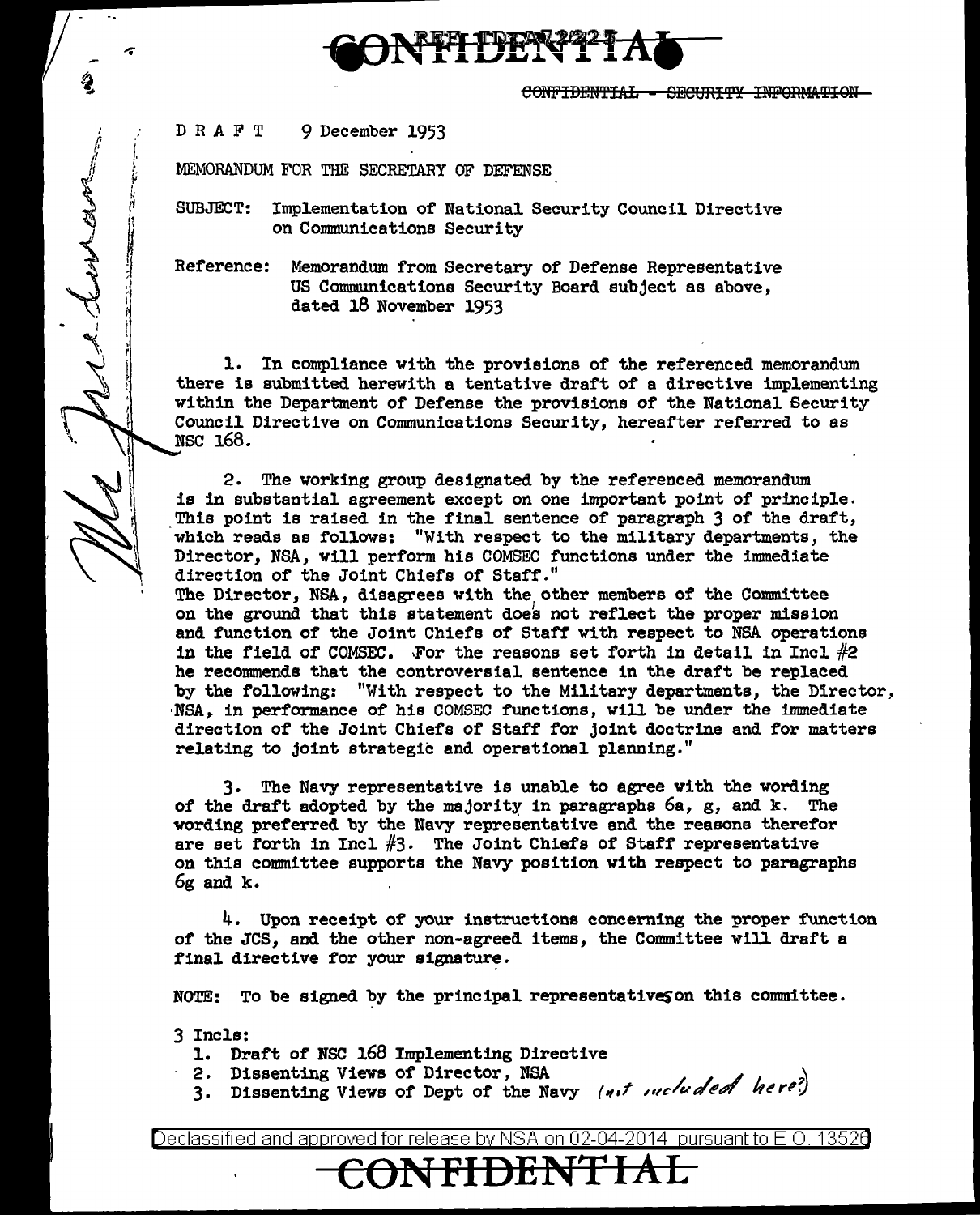

CONFIDENTIAL - SECURITY INFORMATION

و ۾-

٦,

Draft version revised on basis of meeting with representatives of OSD, NSA, JCS, Army, Navy and Air Force on 9 December 1953

MBMORANDUM FOR THE SECRETARY OF THE ARMY SECRETARY OF THE NAVY SECRETARY OF THE AIR FORCE JOINT CHIEFS OF STAFF DIRECTOR, NATIONAL SECURITY AGENCY

SUBJECT: Implementation of NSC Directive on Communications Security (NSC 168)

- References: (a) NSC Directive on Communications Security, (NSC 168) dtd 20 Oct 53
	- (b) SecDef Memorandum: Interim Responsibility for COMSEC, dtd 5 Dec 52
	- (c) NSCID No. 9 Revised, dtd 24 Oct 52
	- Secretary of Defense Directive: Implementation of NSCID No. 9 Revised, dtd 5 Dec 52

1. This Directive is issued for the purpose of implementing within the Department of Defense the provisions of reference (a) and supersedes reference  $(b)$ . All-directives, orders, or instructions relating to COMSEC matters issued by any authorities within the Department of Defense which are inconsistent or at variance with the provisions of this Directive will be rescinded or revised in consonance therewith.

2. The Department of Defense has been designated by reference (a) as Executive Agent of the Government for all COMSEC matters.

3. The National Security Agency (NSA) was authorized by reference (c) and established by reference (d). Reference (b) assigned to the Director, NSA, on an interim basis, the responsibility for COMSEC activities and related matters previously assigned to the Director, Armed Forces Security Agency (AFSA). The Director, NSA, has now been designated to act for the Executive Agent in all COMSEC matters set forth in paragraphs  $2d(1)$  through  $2d(13)$  of reference (a) and any others which may be specified by the "Special Committee of the National Security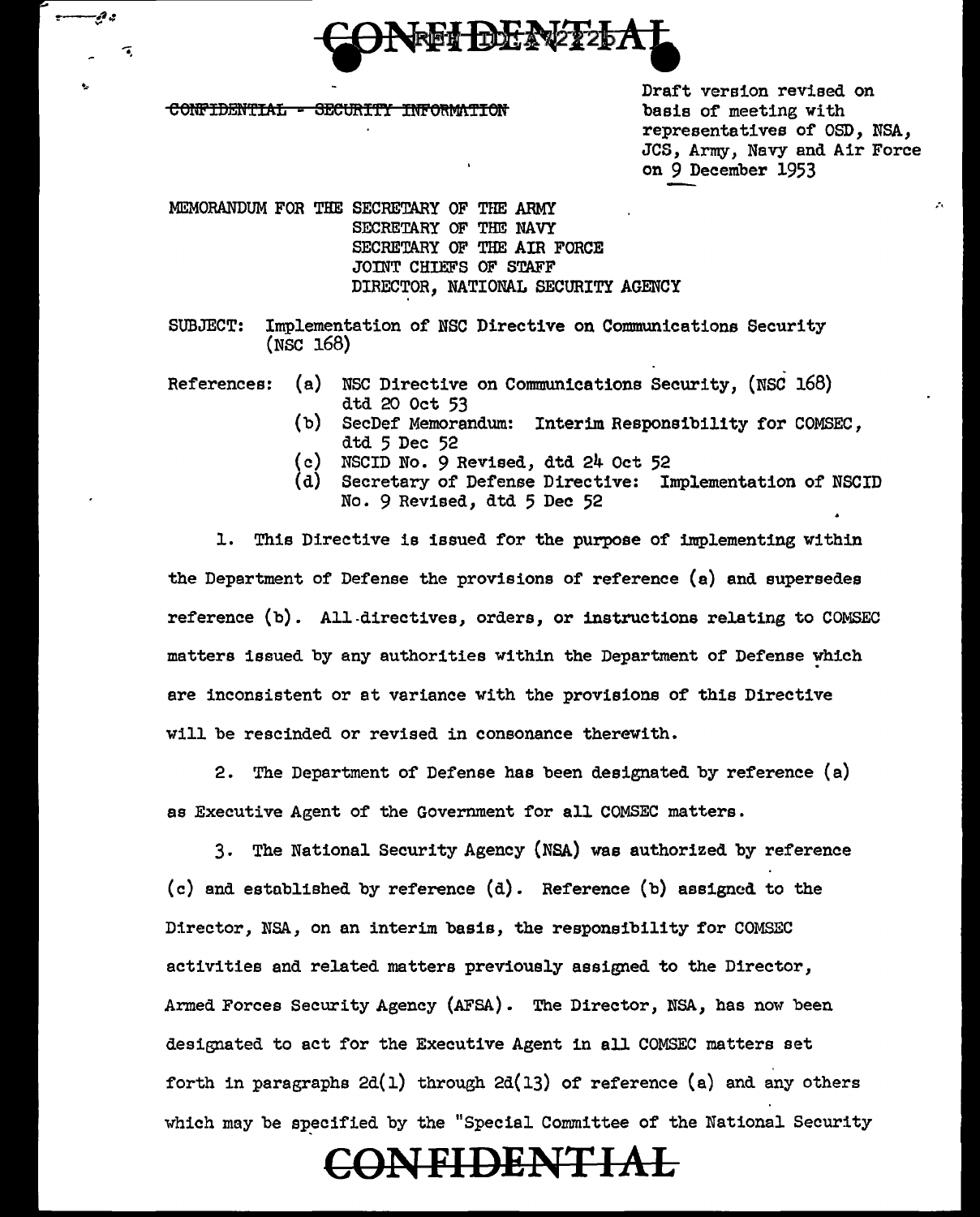

#### . COltl"IDZN'rIAL - SFIJIJRI'fi INB'ORMA'fiOM

'

7

Council for COMSEC Metters", or the "United States Communications Security Board" (hereinafter referred to as the Board). With respect to the military departments, the Director, NSA, will perform his COMSEC functions under the immediate direction of the Joint Chiefs of Staff.

4. In fulfilling his COMSEC responsibilities, the Director, NSA, will be governed by the provisions of reference (a), and in the fields of cryptosecurity, transmission security, physical security, and cover and deception, it shall be his responsibility:

a. To obtain from the Joint Chiefs of Staff and/or military departments such information as he may require in performing his functions, as authorized in this directive or any other directive subsequently issued.

b. To prescribe, or review and approve, the cryptoprinciples incorporated or to be incorporated in any telecommunications equipments and systems and in any COMSEC equipments and systems.

c. To prescribe, or review and approve, cryptosecurity rules regulations, and instructions applicable to the operation and use of any crypto-equipments and systems and of any COMSEC equipments and systems.

d. To perform technical analysis of military telecommunications for the purpose of determining the degree of COMSEC being provided by the cryptoprinciples, materials and procedures used, as well as the effect on COMSEC of the communications procedures and practices being utilized; making arrangements with the military departments to obtain the material required for such analysis.

e. To reviev and evaluate communications procedures developed by the military departments to determine whether such procedures will

2

### CON **FI DENT I AL**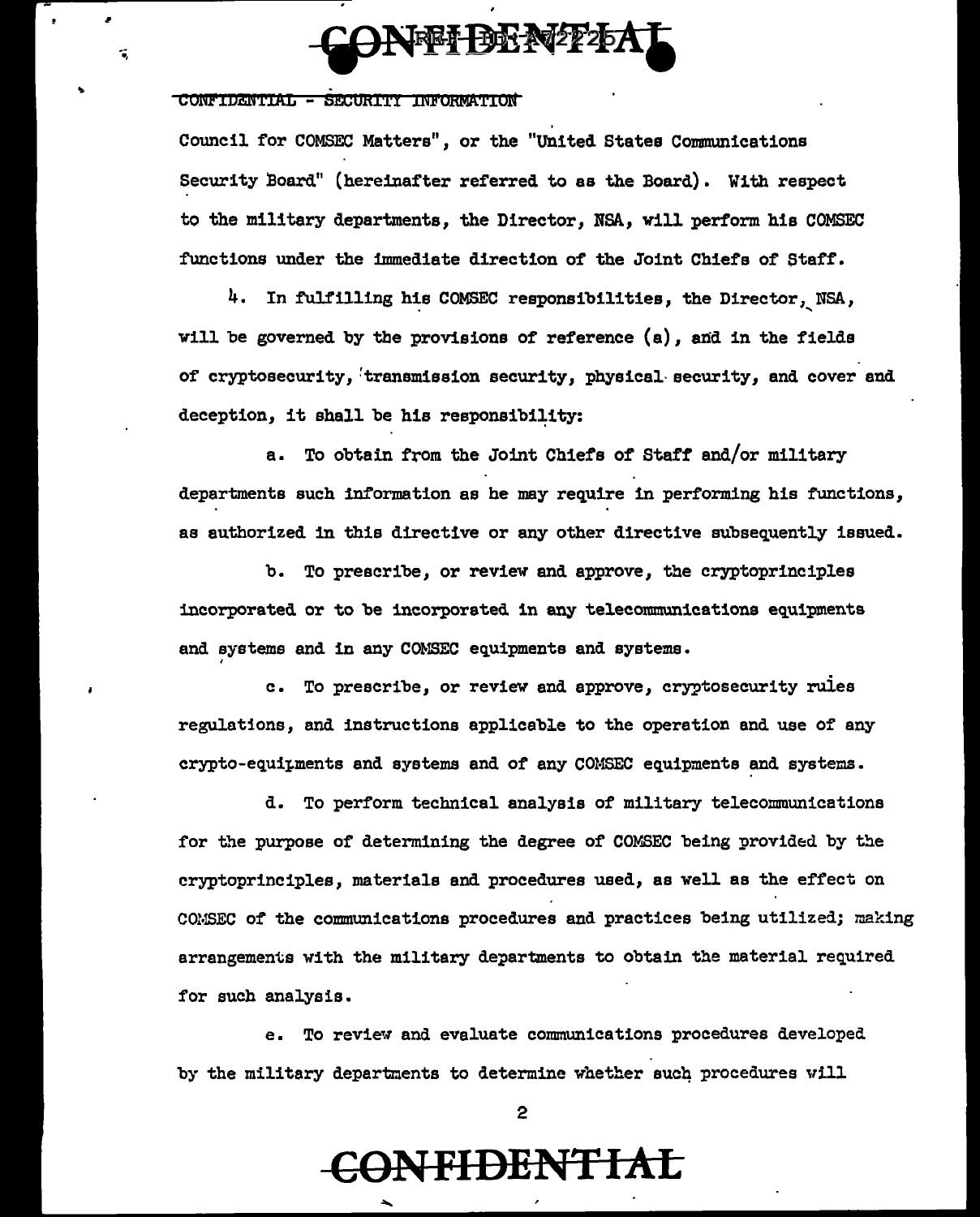

#### CONFIDENTIAL - GECURITY INFORMATION

provide and maintain transmission security; and to recommend revisions and additional rules and procedures as required. To accomplish this. the Director, NSA, may perform technical analyses of military telecommunications and shall make the necessary arrangements with the military departments to obtain the material required for analysis.

f. To prescribe minimum standards for the physical security of cryptomaterial, in collaboration with the military departments as appropriate.

g. To assist in the preparation of or to review the communications portions of all non-tactical cover and deception plans. To formulate and promulgate the basic policies used in such portions.

h. To receive from the military departments their research and development programs and/or requirements for crypto-equipments and materials, and provide for review, coordination, and approval of all such research and development programs. In so doing, he will ascertain from the Joint Chiefs of Staff the extent of joint or common interest in the programs and/or requirements.

i. In consonance with the policies of the Department of Defense and the Joint Chiefs of Staff, to formulate an integrated program for cryptosecurity research and development to meet the requirements of the military departments in order to ensure the continuing security of their telecommunications.

j. To provide for the conduct of an integrated research and development program adequate to achieve a satisfactory state of cryptosecurity.

 $\overline{3}$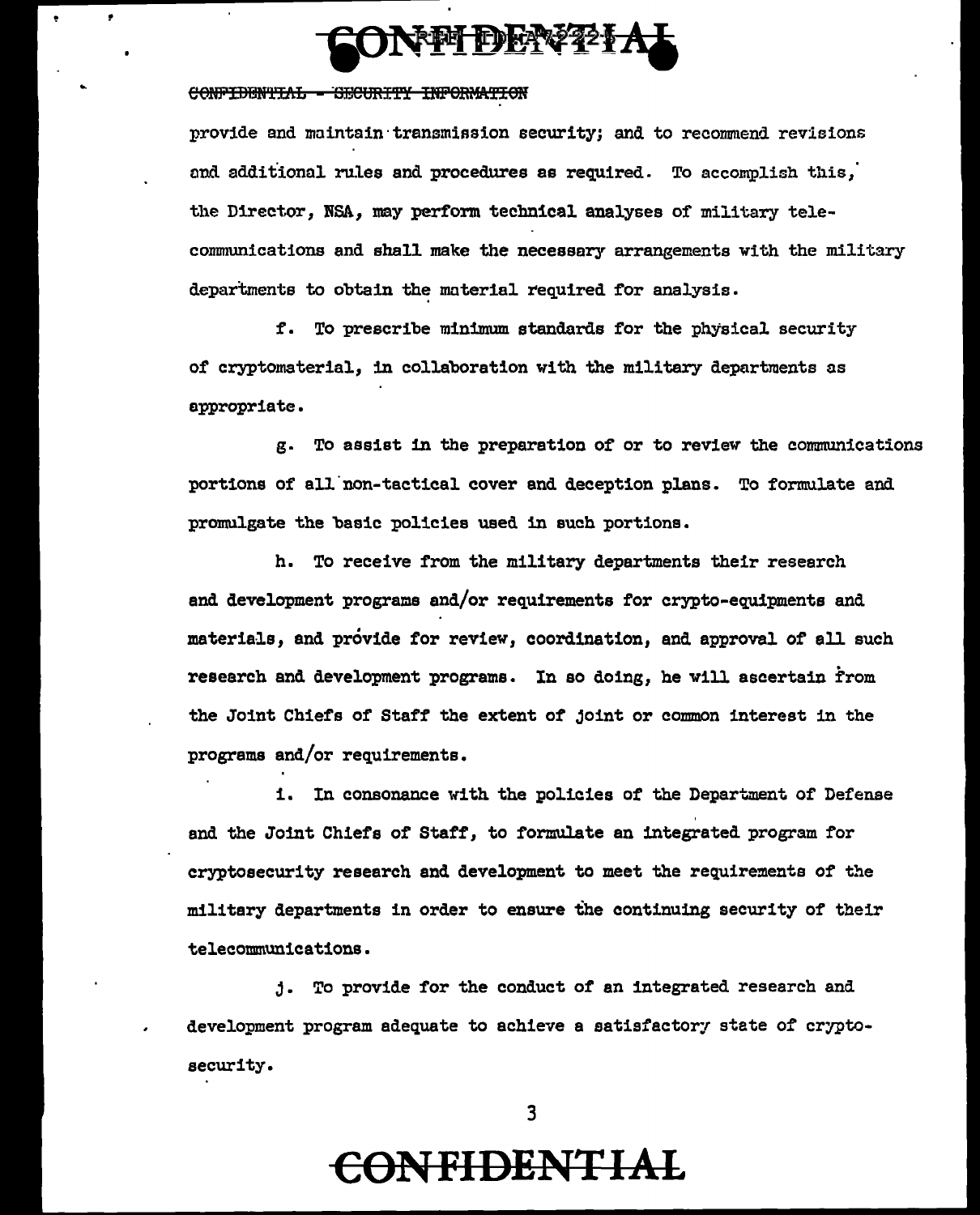# NTHERY

#### CONFIDENTIAL - SECURITY INFORMATION

.•

•

k. To inform any military department which has expressed interest in cryptosecurity research and development projects of the progress being made.

1. To receive from the military departments their quantitative requirements for crypto-equipments and materials, and provide for review, coordination, and approval of all crypto-equipment and material production arid procurement programs.

m. In consonance with the policies of the Department of Defense and the Joint Chiefs of Staff, to formulate an integrated program for the production and procurement of crypto-equipments and materials.

n. To produce cryptomaterial necessary to meet the requirements of the military departments and to ensure that there is adequate capacity to meet these requirements. In so doing, the Director, NSA, by mutual agreement will authorize the military departments to engage in the production of' cryptomaterial. Such production will be conducted in accordance with technical cryptologic criteria prescribed by the Director, NSA, and he will be kept informed of the production accomplished.

o. In meeting operational requirements, to ensure the necessary compatibility and, insofar es practicable, the standardization of cryptoequipments and material in order to promote a maximum of' efficiency and economy in their procurement, operation, and maintenance. Determination of the acceptability of' an equipment in meeting the operational requirements is the responsibility of each military department.

p. To furnish services and materials for the COMSEC program of the military departments under mutually agreeable fiscal arrangements.

4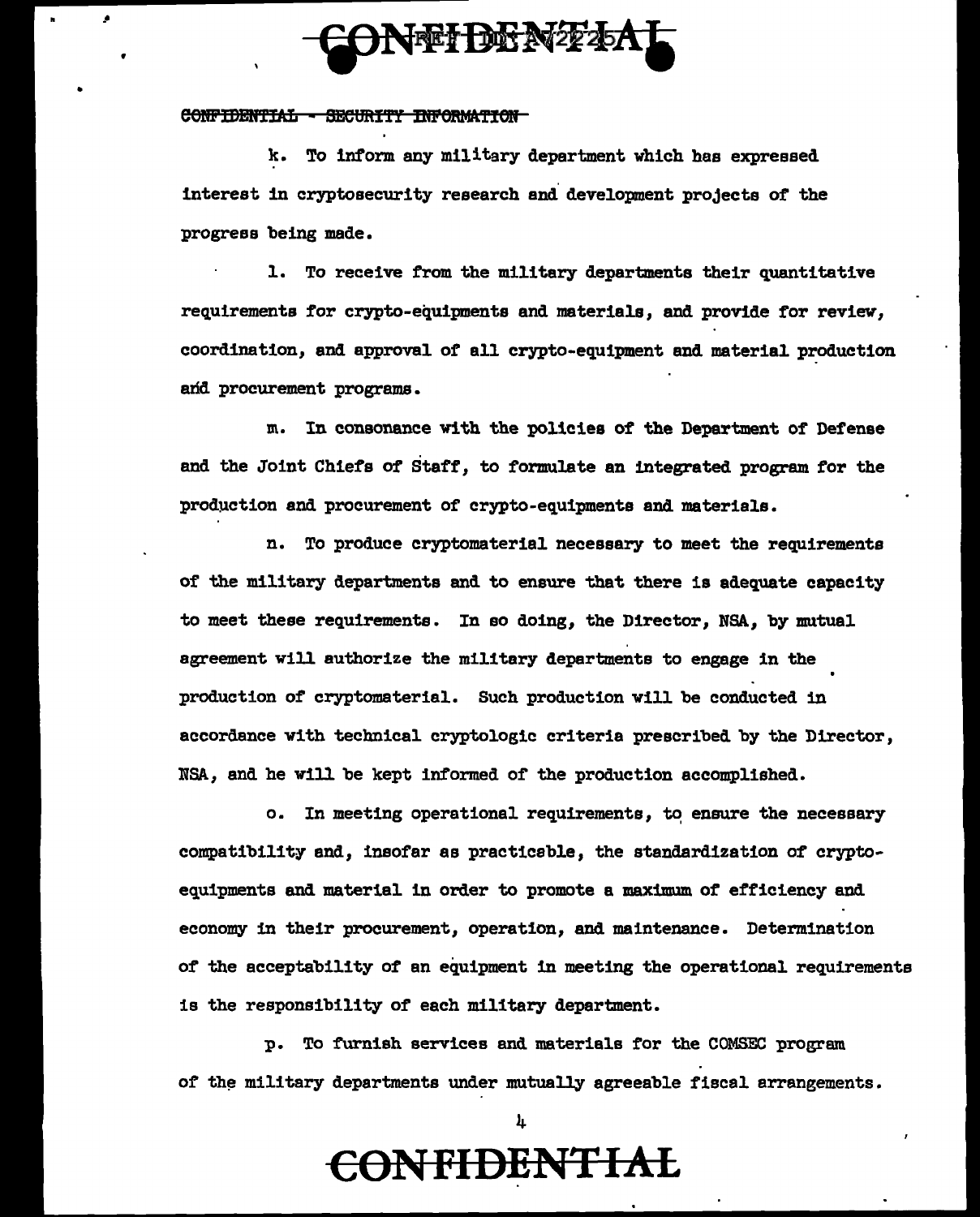

#### CONFIDENTIAL - SECURITY INFORMATION

q. To provide technical guidance and support for cryptosecurity training conducted by the military departments.

r. To arrange with the authorized representatives of a military department for required liaison with subordinate elements of that department.

s. To refer violations of COMSEC instructions to the authorized representatives of the military department concerned for such action as may be deemed necessary, and if appropriate corrective action is not taken, refer the matter to the Joint Chiefs of Staff for resolution or referral with appropriate recommendations to the Secretary of Defense.

5. The Director, NSA, shall discharge his responsibilities with respect to the military departments in accordance with his own judgment, subject to the directives of the Board and other higher authority.

6. In COMSEC matters, it shall be the responsibility of the military departments:

a. To organize and conduct their COMSEC activities as they see fit subject to the provisions of law, the directives of the President, the providions of reference (a), the provisions of this directive, and any other directives issued by competent authority. Nothing in this directive shall relieve the military departments of their responsibilities for executing all measures required to assure the security and efficiency of their own telecommunications.

b. To provide all lawful assistance required by the Board.

c. To provide the Director, NSA, with such information end logistic and other assistance as he may require in the performance of his functions, as authorized in this directive.

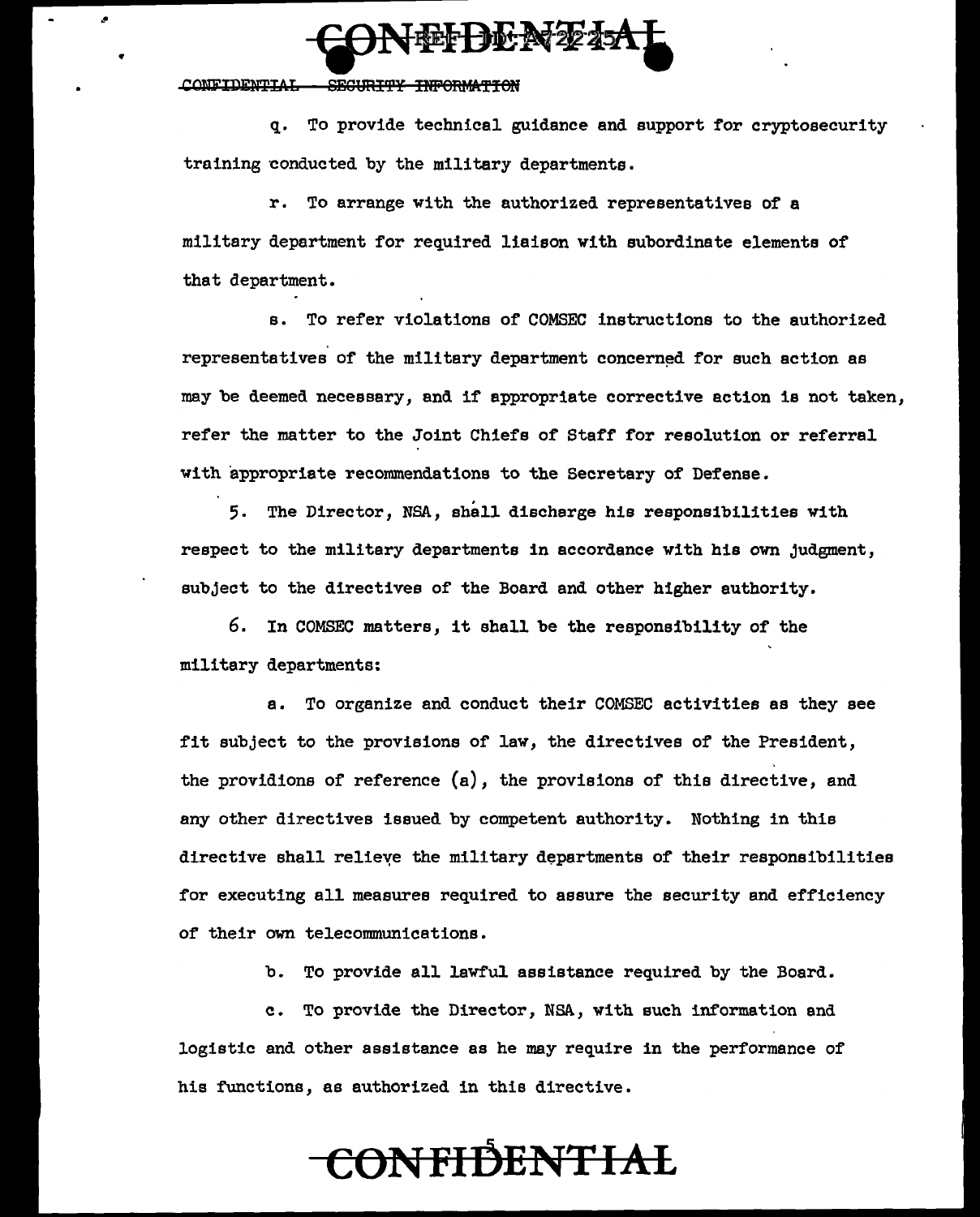

#### CONFIDENTIAL - GECURITY INFORMATION

d. To furnish in a mutually agreeable manner to the Director, NSA, the materials necessary for his technical analysis of military telecommunications. .•.

e. To submit all research and development requirements for crypto-equipments and material to the Director, NSA., and to keep him currently advised of any changes therein.

f. To accomplish in a mutually agreeable manner such COMSEC research and development projects as may be authorized by the Director, NSA. Subject to prior notification to and approval by the Director, NSA, to initiate and conduct such research and development projects as may be necessary to support their COMSEC activities.

g. To determine the acceptability of crypto-equipments in meeting their expressed operational requirements. Military departments will furnish the Director, NSA, timely notification of service test findings. When equipment developed to meet joint or common requirements is service tested, the departments concerned will arrange to conduct coordinated service tests so as to achieve maximum results with the procurement of the minimum number of service test models.

h. To submit all quantitative requirements for crypto-equipments and materials to the Director, NSA, in accordance with procedures established by him.

i. To organize, train, equip, operate, administer, budget for, and provide logistic support to their respective COMSEC activities. This will include provision.of reserve programs to meet emergency or wartime requirements.

6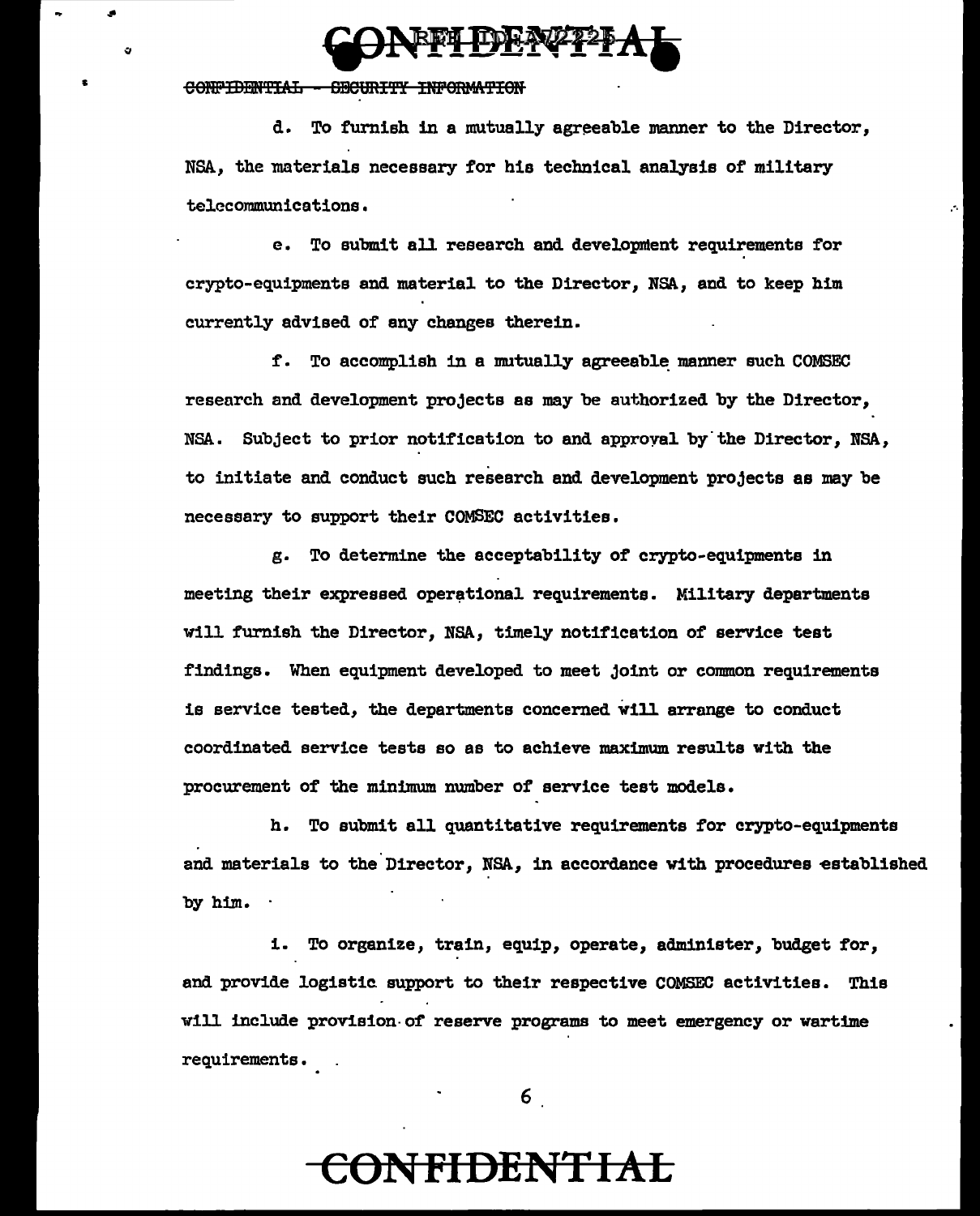# FFT DE NºT2

CONFIDENTIAL - SECURITY INFORMATION

,.

j. To perform, under mutually agreeable arrangements, such COMSEC tasks and. functions as may be requested by the Director, NSA.

k. To provide the necessary COMSEC facilities and resources for the support of the military effort, in accordance with assigned responsibilities.

7. The Director, NSA, will arrange with the appropriate authorities of departments and agencies of the Government outside the Department of Defense for the exercise of the authority over COMSEC matters granted in paragraph 2 of reference  $(a)$ .

 $\cdot$  8. In accordance with the policies established by the Board, and in behalf of the Executive Agent of the government for all COMSEC matters, the Director, NSA, will conduct the liaison on technical COMSEC and related matters with the cryptologic authorities of foreign nations and inter- . national organizations. The military departments shall be invited to national organizations. The military departments shall be invited to<br>participate in any international conference called for the purpose of determining the crypto-equipments, procedures, and/or materials to be used to provide security to communications between the military forces of the United States and those of other countries.

9. Appeals from any decision of the Board by the Director, NSA, or by the representative of any of the military departments, shall be filed only with the approval of the Secretary of Defense. In the event that a *0*  military department objects to any decision of the Director, NSA, that department will call the matter to the attention of the Director, NSA. If the mstter in question cannot be resolved after consideration by the Director, NSA, and the department concerned, that department will refer the

7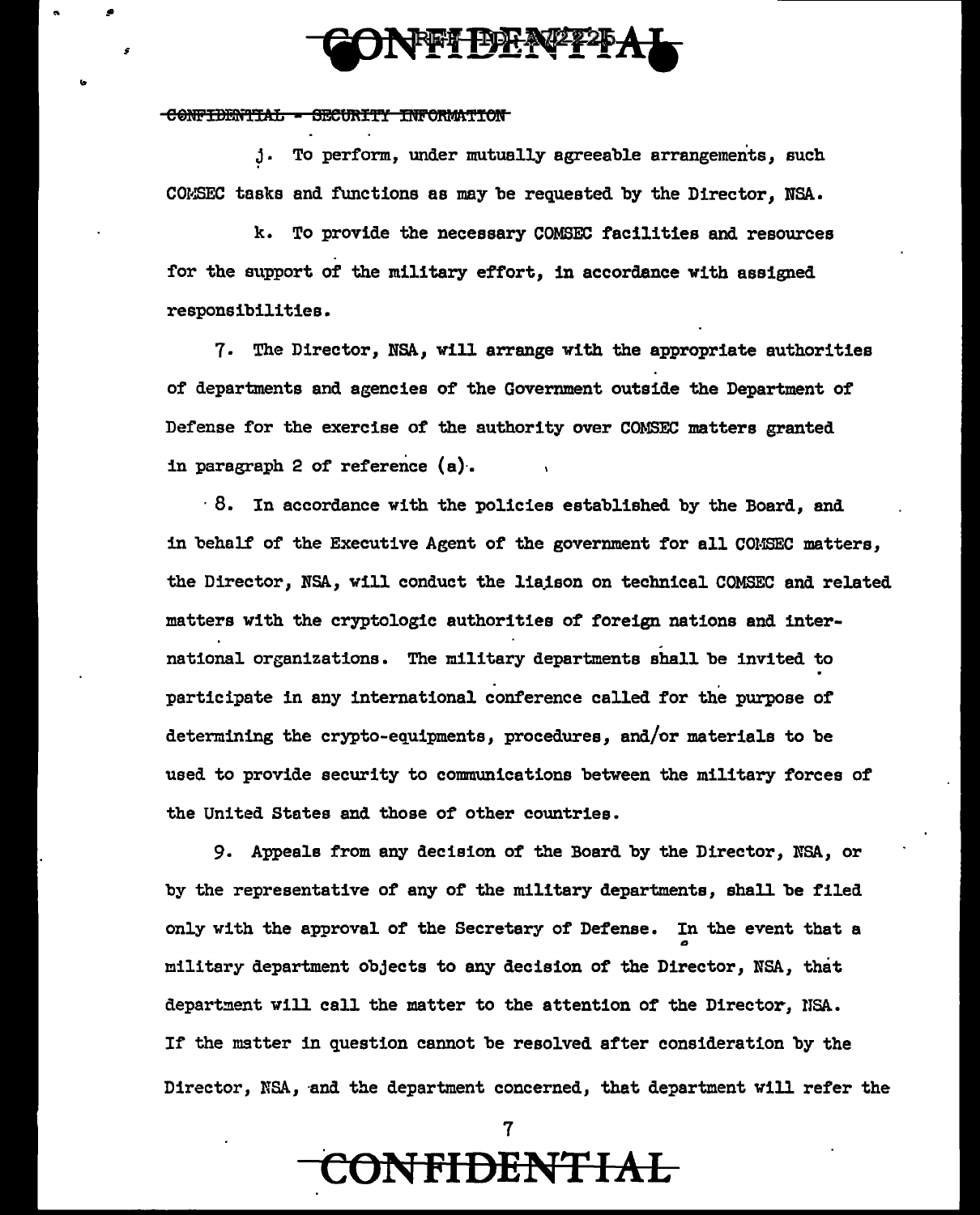# **FI DENIZI A**

#### CONFIDENTIAL - SECURITY INFORMATION

matter to the Joint Chiefs of Staff for resolution or referral with appropriate recommendations to the Secretary of Defense.

10. If in the implementation of COMSEC directives or requirements it becomes apparent that the primary mission of a military department will be adversely affected or its budgetary authorization will be exceeded, such directives or requirements will be implemented to the greatest extent practicable while the conflict is being resolved. The military departments shall not be required to disclose to the Director. NSA, the Board, or any of its committees the contents of any official communications concerning its activities, if, in the opinion of the head of the department, the disclosure would be contrary to the national interest. Nothing in this directive shall be construed to give the Board or any of its representatives the right to inspect the operation of CONSEC in any military department without approval by the head thereof.

11. Special terms used in this directive shall have the meanings assigned by reference  $(a)$ .

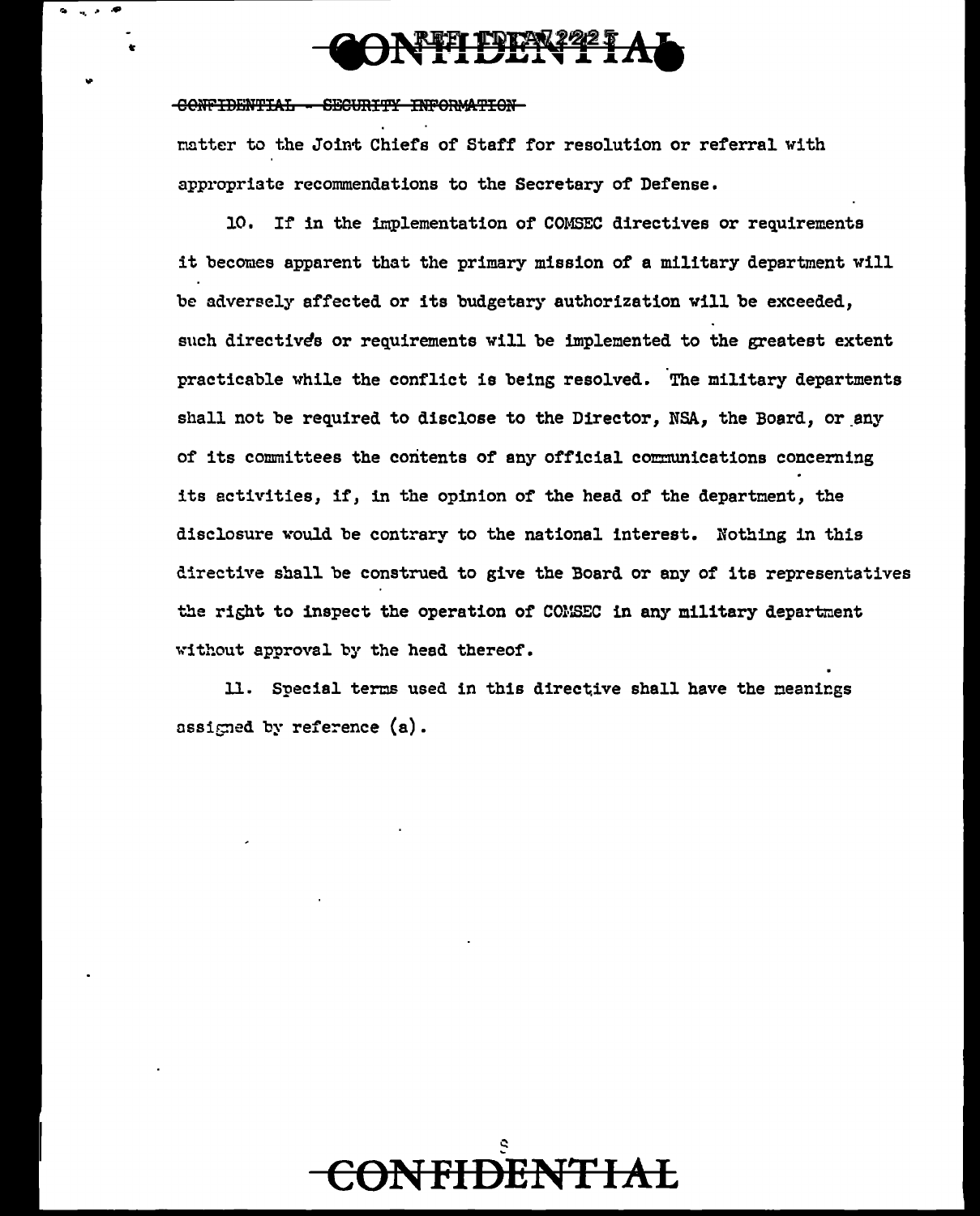**EFIDE N2225A** I SECURITY INFORMATION

CONFIDENTIAL - SECURITY INFORMATION

- .. --

•

#### DISSENTING VIEWS OF DIRECTOR. NSA.

1. In the early drafting stages of NSC 168 it was suggested that the COMSEC responsibilities of the Director, NSA, with respect to the military services should be exercised under the direct supervision of the J.C.S. Since this proposal was in consonance with the responsibilities then exercised by the J.C.S. in connection with unified commands, I reluctantly agreed to it despite my fear that serious practical difficulties would result from placing the J.C.S. in the line of commend for COMSEC matters.

2. Prior to the actual promulgation of NSC 168 the proper role of the J.c.s. was carefUlly reviewed in connection with a study of the over-ell Defense Establishment undertaken by the Rockefeller Committee. That Committee found that in practice the J.C.s. had been exercising command. functions contrary to the provisions of the National Security Act of 1947, as amended. which constituted the J.C.S. as a planning and advisory body without command authority. This finding of the Committee was adopted by the President in his message of 30 April 1953, presenting to Congress Reorganization Plan No. 6. In his message the President carefully delimits the role of the J.c.s. The President further indicated that the so-called Key West Agreement would be revised to limit the J.C.S. to a planning and advisory role in connection with the establishment and direction of unified commands.

3. Immediately following the effective date of Reorganization Plan No. 6 to 1953, the Acting Secretary of Defense, on 2 July 1953, in a memorandum to the J.C.S., requested that certain reyisions to the Key West Agreement be prepared, including a revision "to clarify the command status of the J.C.S. so as to insure that that group does not exercise command and to assure its advisory and planning role." Recommended revisions, endorsed by the J.C.S., are contained in JCS 1478/45, and eliminate command functions previously assigned to the J.c.s.

 $4.$  In my opinion, it would be inconsistent with the role of the J.c.s., as re-defined, to provide that they should exercise "direct supervision" over the Director, NSA, in the performance of hie COMSEC functions. I am, therefore, unable to concur in the language which the three services wish to have incorporated in paragraph 3 of the directive which it is proposed that you should issue to implement NSC 168 within the Department of Defense. Accordingly, I recommend that the final sentence of paragraph 3 be rewritten as follows: "With respect to the military departments, the Director, NSA, in performance of his COMSEC functions, will be under the immediate direction of the Joint Chiefs of Staff for joint doctrine and for matters relating to joint strategic and operational planning."

Inclosure 2